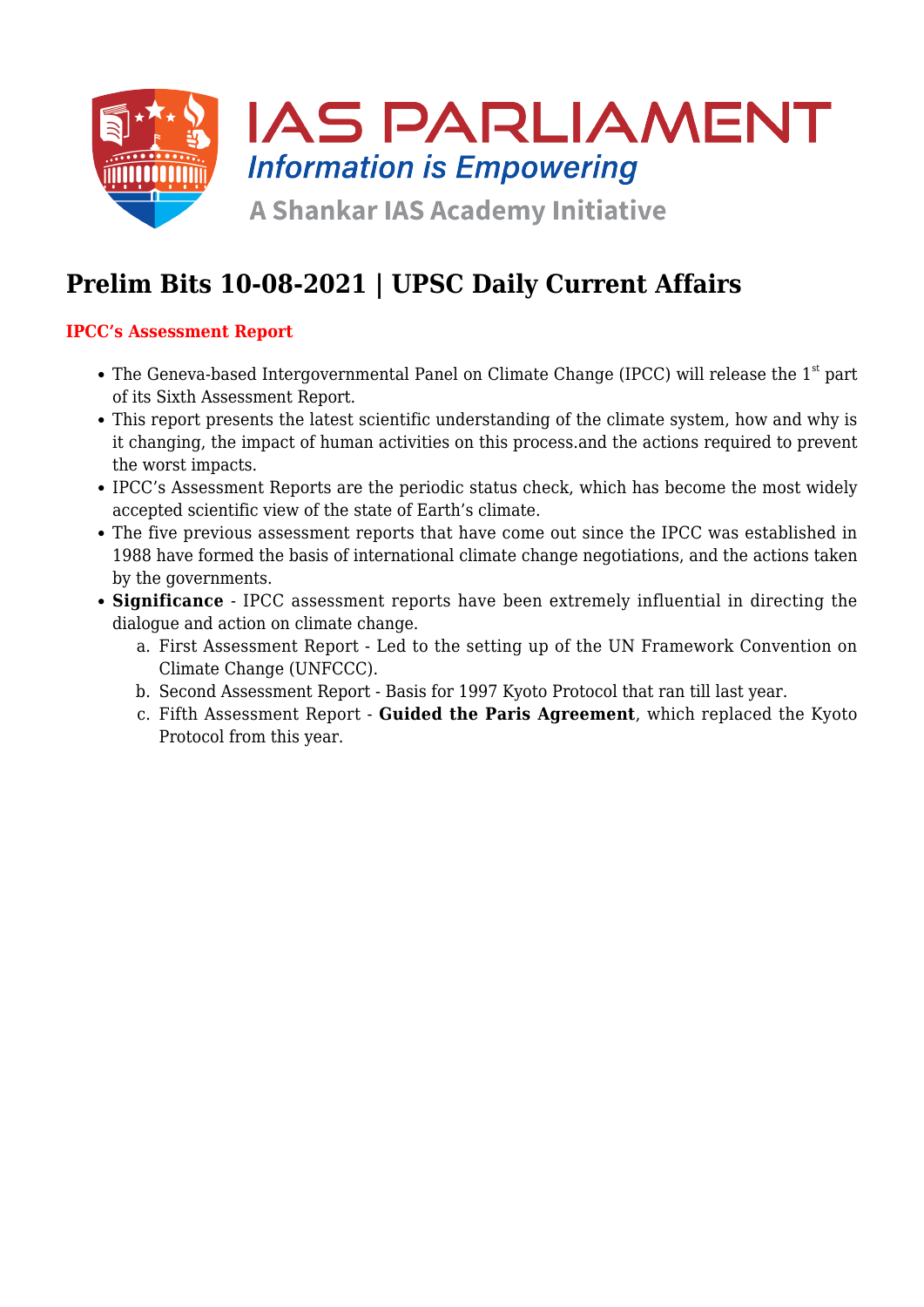## PREVIOUS IPCC ASSESSMENT REPORTS: HIGHLIGHTS

#### **FIRST REPORT, 1990**

 $\blacksquare$  Emissions resulting from human activities are increasing atmospheric concentrations of greenhouse gases

Global temperatures have risen by 0.3°-0.6°C in 100 years. In businessas-usual scenario, likely to increase by 2°C compared to pre-industrial levels by 2025, and 4°C by 2100

Sea-level likely to rise 65 cm by 2100

Report formed basis for negotiation of UN Framework Convention on **Climate Change in 1992** 

#### **SECOND REPORT, 1995**

Revises projected rise in global temperatures to 3°C by 2100, and sealevel rise to 50 cm

 $\blacksquare$  The scientific underpinning for **Kyoto Protocol in 1997** 

#### **THIRD REPORT, 2001**

 $\blacksquare$  Revises predicted temperature rise to 1.4°-5.8°C by 2100 compared to 1990

Rainfall to increase; sea-level likely to rise by 80 cm from 1990 by 2100.

 $\blacksquare$  Frequency, intensity and duration of extreme weather events to increase

Presents new and stronger evidence

to suggest most of warming attributable to human activities

#### **FOURTH REPORT, 2007**

**E** Greenhouse gas emissions rose by 70% between 1970 and 2004

 $\blacksquare$  Atmospheric concentrations of CO<sub>2</sub> in 2005 (379 ppm) the highest in 650,000 years

In worst-case scenario, global temperatures could rise 4.5°C by 2100 from pre-industrial levels; sea-levels could be 60 cm higher than in 1990

Wins 2007 Peace Nobel for IPCC

 $\blacksquare$  Report is the scientific input for the 2009 Copenhagen climate meeting

#### **FIFTH REPORT, 2014**

Temperature rise by 2100 could be 4.8°C from pre-industrial times

 $\blacksquare$  Atmospheric concentrations of CO<sub>2</sub>. CH<sub>4</sub> and N<sub>2</sub>O "unprecedented" in last 800,000 years

More frequent and longer heat waves "virtually certain"

■ "Large fraction of species" face extinction

 $\blacksquare$  Forms scientific basis for negotiations of Paris Agreement in 2015

### **Pradhan Mantri Suraksha Bima Yojana (PMSBY) - Accidental Death Insurance**

*The enrolments under PMSBY have gradually increased since its launch in 2015 with cumulative enrolments of 23.88 crore.*

- PMSBY is a Finance Ministry's **accident insurance scheme** that provides insurance cover to people, especially poor and the under-privileged sections of the society.
- **Eligibility** Age group 18 to 70 years with bank account.
- **Premium** Rs.12/annum will be auto-debited from the subscribers' bank account before 1<sup>st</sup> June of each annual coverage period.
- **Risk Coverage**
	- a. Accidental Death of insured person Rs 2 Lakh
	- b. Total irrecoverable loss of both eyes or loss of use of both hands or feet Rs 2 Lakh (Full Disability)
	- c. Total irrecoverable loss of sight of one eye or loss of use of one hand or foot Rs.1 Lakh (Partial Disability)
- **Terms of Risk Coverage** A person has to opt for the scheme every year. S/he can also prefer to give a long-term option of continuing in which case his/her account will be autodebited every year by the bank.
- **Implementation** The scheme will be offered by all Public Sector General Insurance Companies and all other insurers who are willing to join the scheme and tie-up with banks for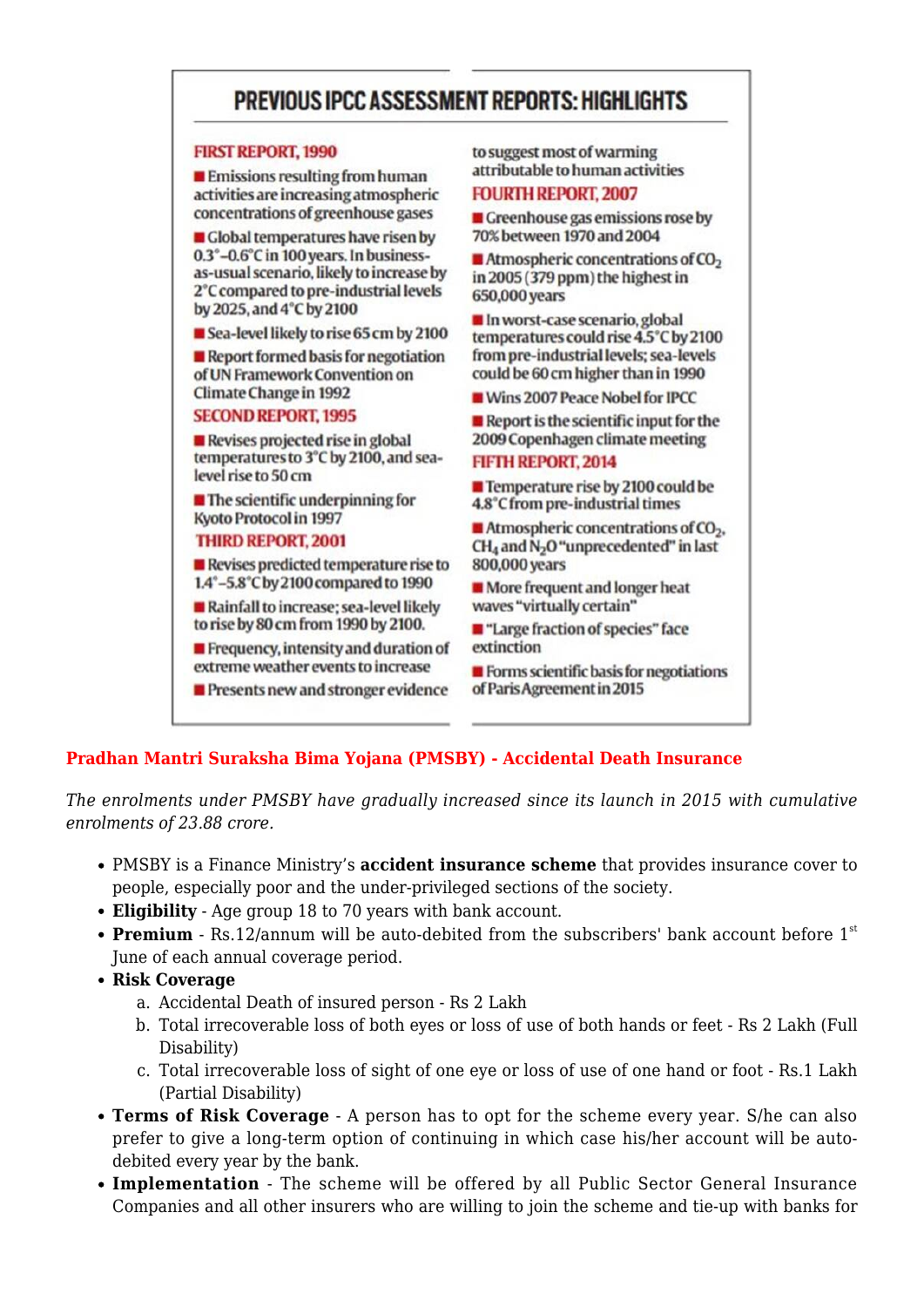this purpose.

## **Pradhan Mantri Jeevan Jyoti Bima Yojana (PMJJBY) - Life Insurance Cover**

- It is Finance Ministry's scheme for **Life Insurance Cover**.
- **Eligibility** Available to people in the age group of 18 to 50 and having a bank account.
- People who join the scheme before completing 50 years can continue to have the risk of life cover up to the age of 55 years subject to payment of premium.
- **Premium** Rs.330 per annum will be auto-debited in one instalment.
- The payment of premium will be directly auto-debited by the bank from the subscribers account.
- **Risk Coverage** Rs.2 Lakh in case of death for any reason.
- **Terms of Risk Coverage** A person has to opt for the scheme every year. He can also prefer to give a long-term option of continuing, in which case his account will be auto-debited every year by the bank.
- **Implementation** The scheme will be offered by Life Insurance Corporation (LIC) and all other life insurers who are willing to join the scheme and tie-up with banks for this purpose.

## **Vivad Se Vishwas Scheme**

- This scheme is a voluntary scheme for **resolving pending direct tax disputes** amicably with the taxpayers in various appellate forums i.e. Commissioner (Appeals), ITAT, High Court and Supreme Court.
	- This scheme is modelled on the lines of Sabka Vishwas Scheme, which closed numerous litigations in indirect tax demands.
- The entities who opt for the scheme have to pay a requisite tax following which all litigation against them are closed by the tax department and penal proceedings dropped.
- A taxpayer would be required to pay only the amount of the disputed taxes and will get a complete waiver of interest and penalty provided he pays by  $31<sup>st</sup>$  March 2020.
- Those who avail this scheme after this date will have to pay extra.
- The scheme also applies to all case appeals that are pending at any level.

## **National Policy on Bio-fuels 2018**

*The Ministry of New and Renewable Energy envisages the creation of a National Biomass Repository through its National Policy on Bio-Fuels 2018.*

- This would be done by conducting appraisal of biomass across the Country.
- The policy is aimed at taking forward the indicative target of achieving 20% blending of biofuels with fossil-based fuels by 2030.
	- a. Target of 20% blending of ethanol in petrol and
	- b. Target of 5% blending of biodiesel in diesel.
- [The percentage of the same currently stands at around 2% for petrol and less than 0.1% for diesel.]
- It categorises biofuels as following to enable extension of appropriate financial and fiscal incentives under each category,
	- a. **Basic Biofuels** First Generation (1G) bio-ethanol & biodiesel
	- b. **Advanced Biofuels** Second Generation (2G) ethanol, Municipal Solid Waste (MSW) to drop-in fuels, Third Generation (3G) biofuels, bio-CNG etc.
- The Policy expands the scope of raw material for ethanol production by allowing use of the following for ethanol production,
	- a. Sugar-containing materials like B grade molasses, sugarcane juice, sugar beet, sweet